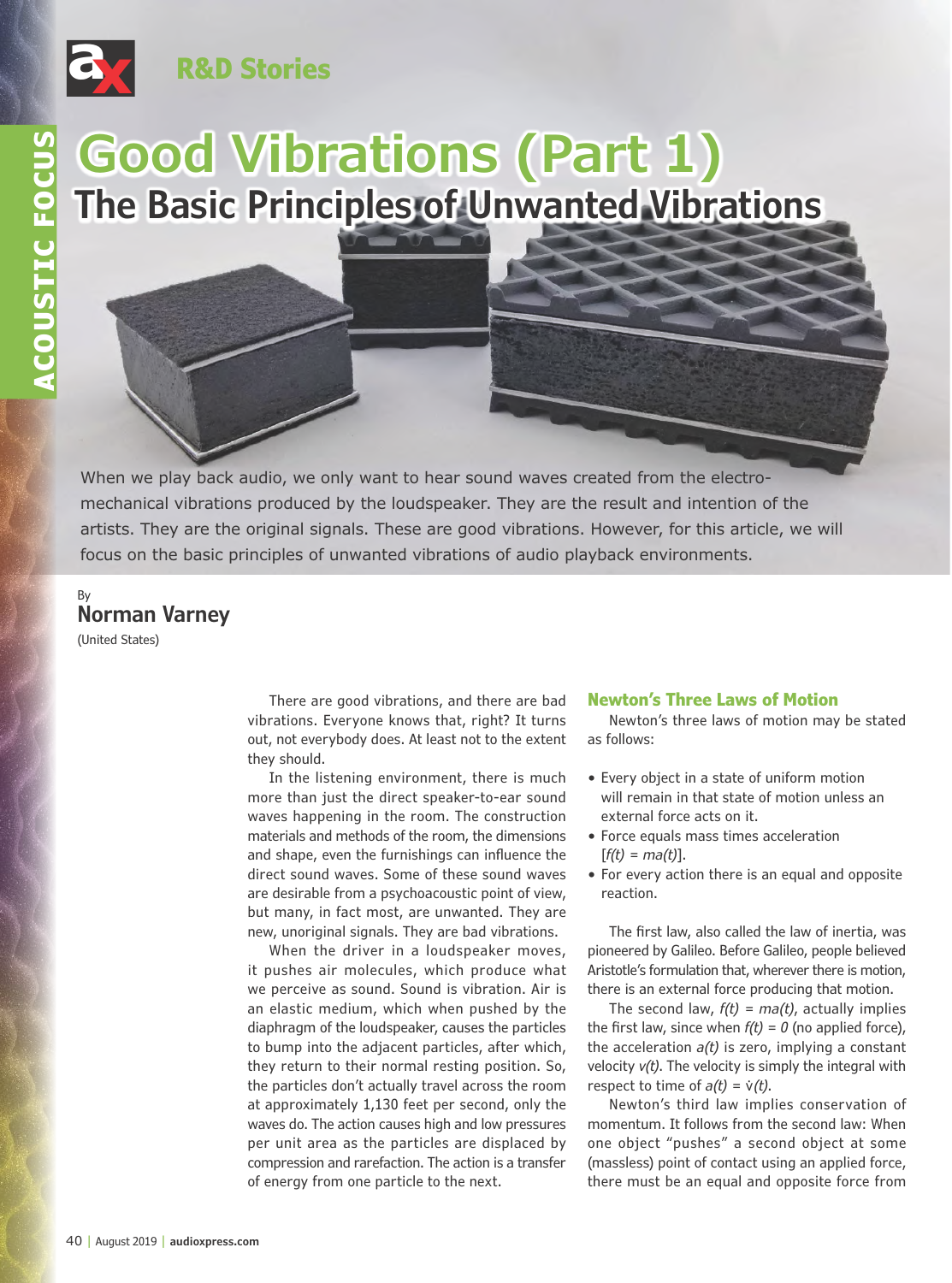the second object that cancels the applied force. Otherwise, there would be a nonzero net force on a massless point which, by the second law, would accelerate the point of contact by an infinite amount.

In summary, Newton's laws come down to *f = ma*. Think of the enormous quantity of physical science has been developed, and continues to be developed, by applying this simple mathematical law to different physical situations.

#### **Sound Waves**

In a room, as sound waves are propagating out from the loudspeakers, they not only reach our ears, but they bombard into everything in their path until their energy is diminished via absorption. Absorption of sound energy is the conversion from sound energy to heat energy via friction of particles. Sound energy can also be reflected and transmitted. Transmission meaning sound energy being transferred from one medium to another (e.g., air to sheet rock to air). In our room, most of the sound waves traveling around are subjected to combinations of absorption, reflection and transmission.

Sound waves are pretty powerful and their interaction with the room can interfere with the direct sound more than most people realize. Sound waves can displace walls, cause cavities to resonate, or rattle and buzz the structure, all from a mid-fi stereo system not much louder than a normal conversation. Of course, if we extend the lower frequencies and boost the amplitude, we can increase these affects.

Loudspeaker designers and manufacturers put a lot of resources into the cabinet to control and prevent vibrations from introducing unwanted tonal colorations. Construction materials and methods are critical to the performance outcome. In general, the more you pay for the loudspeaker, the more of that money goes toward the loudspeaker enclosure to keep things under control. The cabinet's wall construction, bracing, damping, loading, fastening and driver mounting each play a role in the performance quality.

In addition, there is one more vital component that can impede the potential performance of the equipment and enjoyment factor for the listener the speaker enclosure/platform coupling.

Most of us have experienced an audible subwoofer from a level above or below us, or even from the other end of the building. This is from the enclosure's vibrations being transmitted into the interconnected structure and is known as flanking (see **Figure 1**). Common construction techniques involve hard connections with no breaks. This is a noise control issue to be certain, but there are also

sound quality issues being introduced.

Cabinet vibrations are coupled to the floor (or speaker stand, shelf, etc.), which in turn couples with the air, the rest of the structure, and pretty much everything contained in the room. Some people do not think that such vibrations contribute much. I would like you to think harder about that.

#### **Experimenting With Vibration**

DIY Vibration Experiment #1: Discover how much your speaker cabinets vibrate and can transmit vibrations to their resting platforms, etc.

Though speaker manufacturers may spend significant resources on anti-vibration elements for their cabinets, they still move. You may think that the speaker cabinet doesn't move and you may not feel it move to the touch, but even those made of concrete move.

Try striking a tuning fork and hold the end to the cabinet surface. Notice how the cabinet surface acts as a soundboard. The tuning fork becomes much louder because the cabinet is moving and pushing a greater volume of air. The amplitude will depend on the cabinet construction, but I'm sure it is much greater than the sound of the fork in free-air. The most common tuning fork is A440. That's of course, 440 Hz, midrange, and about the middle of the piano keyboard. You probably cannot see the tines move with the naked eye, and you can barely hear them vibrate un-aided. Especially difficult at the holding end where the energy is being transferred.

DIY Vibration Experiment #2: Discover how much your room vibrates and interferes with the direct



Figure 1: Depicting the difference between direct and flanking sound paths. In general, the effect of the structureborne flanking can be thought of as a point or line source (the force excites free bending waves in the panel to radiate sound) to the second radiating panel of the partition.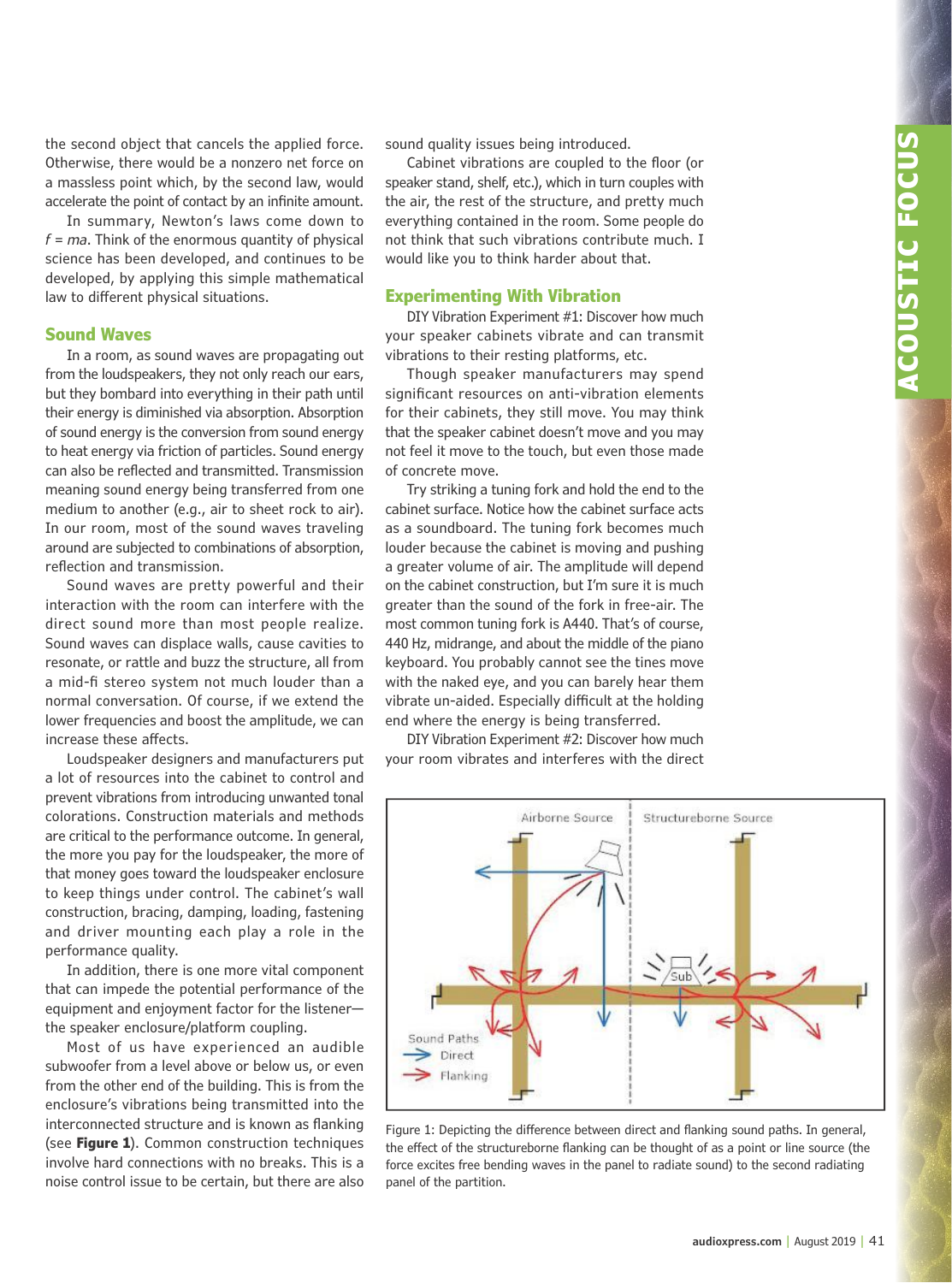

sound waves. Strike a tuning fork and place it on your walls, floor, ceiling, etc. These large surfaces are set into motion through the hard connections found in typical construction—the loudspeaker cabinet transfers vibrations to its stand, shelf, or floor causing the floor to vibrate, which is connected to the walls, which is connected to the ceiling. In fact the entire house is typically hard connected, which is why you can hear the subwoofer at the opposite end of the house, upstairs and downstairs. It is also why you can hear someone talking from the other side of the wall. In the listening room, the movements of these surfaces are acting as additional loudspeakers, adding to the original sound waves, later in time and from all around.

The tines of the tuning fork are barely audible until coupled to a hard plate (like the wall). It is impressive that the tiny tines can displace an entire wall even at say 440 Hz. Of course, lower



Figure 2: Illustrating how different types of partitions may reflect, absorb, and transmit sound energy

frequencies will move the wall even more. However, the higher energy of lower frequencies is more difficult to diminish, which is why you can hear the subwoofer many rooms away through structureborne vibrations.

DIY Vibration Experiment #3: Lightly hit the skin (sheathing) of the wall between studs with your fist. The stud cavity produces a low boom, just like a big drum. In typical US construction, you're hearing about 70 Hz. This is a function of the surface mass of the skin and the thickness of the airspace. Whenever your music plays 70 Hz (which is probably most of the time), your walls sing along in sympathy. Not cool. This makes the room sound slow, muddy, and droning. In addition, such resonances occur later in time and duration than the original signal. This ringing is the cavity acting like a capacitor storing the energy and then releasing it later in time. This happens from the airborne sound waves impinging on the surface to be sure, but most of this excitement is generated from the mechanical structure-borne vibrations transmitted via the loudspeaker/platform interface.

When the bending sound waves form within the surface sheets of a wall, floor, or ceiling partition and coincide with the incident sound wave striking the panel, a resonance forms called "coincidence." It is quite typical in Transmission Loss (TL) curves to see a fairly narrow but major dip in the TL performance. The location and magnitude of this dip is primarily dependent on the density of the material, its modulus of elasticity, and the material thickness. For a given material such as drywall, the density and modulus of elasticity is constant, therefore, the driving factor is typically thickness.

There are a number of ways to reduce or shift the coincidence frequency. Elastomeric treatments work very well in this region. Introducing other materials and changing the thickness of the material reduces coincidence.

A common remedy is to change out thicker gypsum boards with the application of multiple thinner layers. As you can guess, gypsum wall board is a major player for most of the surface treatment of wall and ceiling partitions in the United States. The critical frequency for gypsum board can be calculated using the formula:

fc  $\times$  t = 30.8

where "fc" is the critical frequency in Hertz and "t" is the thickness of the gypsum board in meters. For example, ½" or 13 mm gypsum has a coincidence frequency of 2,422 Hz.

Rooms are containers of sound. We cannot function comfortably without them, but they do create a lot of havoc on the music being reproduced.